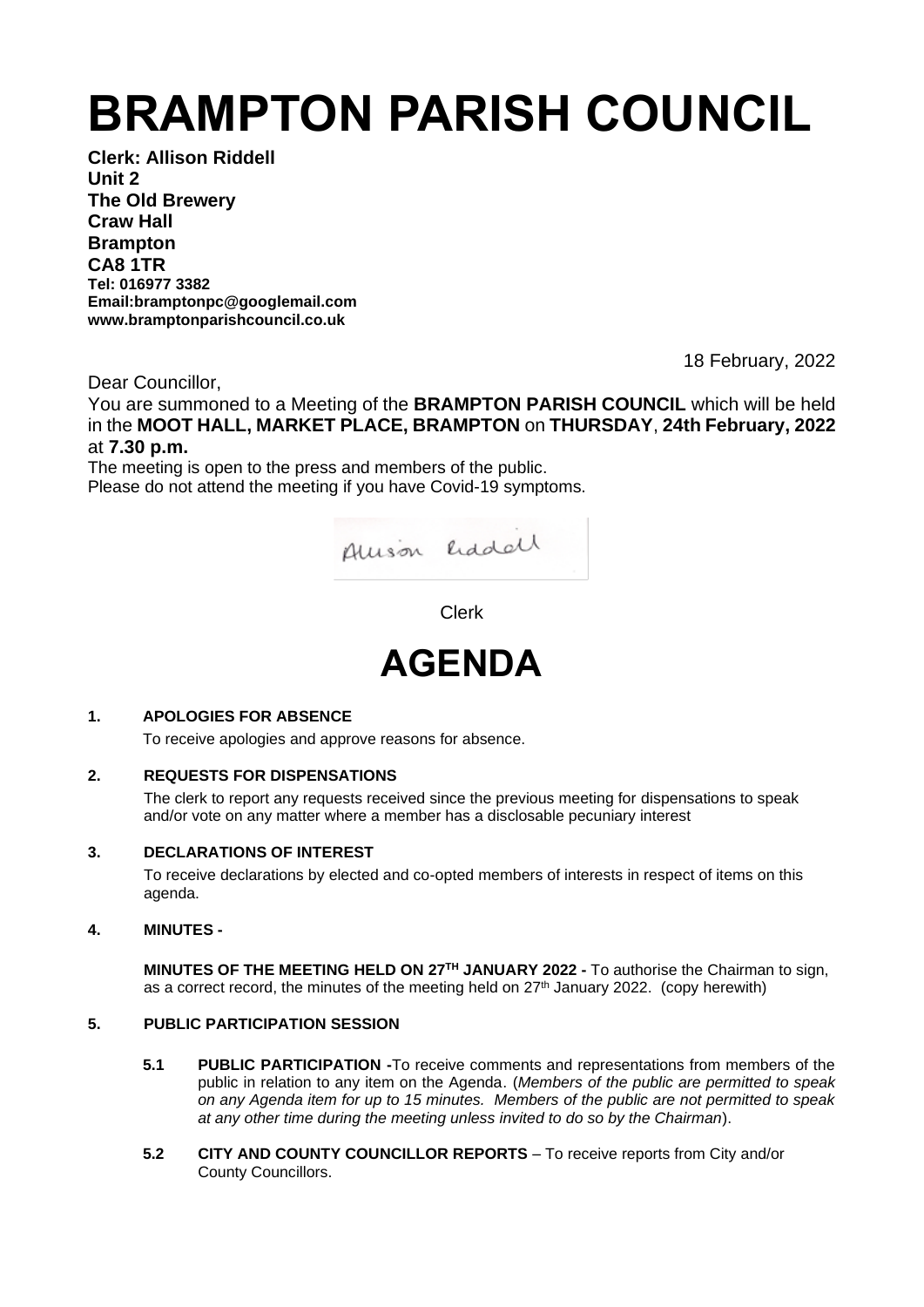## **6. REPRESENTATIVES' REPORTS**

To receive information and reports by representatives on Outside Bodies if applicable.

#### **7. NOTIFICATION OF DECISIONS**

To receive a report from the Clerk. (copy herewith)

#### **8. TOWN AND COUNTRY PLANNING APPLICATIONS**

To consider/ratify\* the following applications:-

- **8.1 5 RIDGEVALE TERRACE, LANERCOST ROAD, BRAMPTON (22/0071)** Demolition of existing single storey rear extensions; erection of singe storey rear extension to provide extended kitchen.
- **8.2 BLACKSMITHS BARN, LANERCOST, BRAMPTON (22/0072)** Internal alteration to extend en-suite into storage cupboard to provide family bathroom; removal of en-suite and storage cupboard to enlarge existing bedroom (LBC)
- **8.3 4 RIDGEVALE TERRACE, LANERCOST ROAD, BRAMPTON (22/0106) –** Erection of timber garage and storage shed.
- **8.4 2 LORNE TERRACE, FRONT STREET, BRAMPTON (21/0802) –** Installation of signage (LBC)

\*No observations (following additional information on the application being submitted)

(copies available from Carlisle City Council website)

### **9. FINANCIAL MATTERS –**

- **9.1 BANK RECONCILIATION TO 31ST JANUARY 2022 –** To note the information in the Scribe Report. (copy herewith)
- **9.2 FINANCIAL TRANSACTIONS** To note the income and expenditure detailed in the **Report.** (copy herewith)
- **9.3 EXPENDITURE TO APPROVE** That the Council approve the expenditure detailed. (copy herewith)

## **10. ACCESS BRAMPTON**

To receive an update from Councillor Angland.

#### **11. OFFICE AND MOOT HALL SECURITY**

To receive an update on the installation of CCTV and lighting.

#### **12. STREET LIGHTING, WELL MEADOW**

To note the concerns raised by residents at the lack of street lighting at Well Meadow and consider what action, if any, to be taken.

#### **13. FLOWERBEDS**

To note the retirement of the current self-employed gardener and consider advertisement for the position.

#### **14. CLERK'S REPORT**

To receive a report from the Clerk. (copy herewith)

## **15. VISITOR CENTRE**

To receive an update from Councillor Blake.

## **16. KING GEORGE V FIELD/CLASSIC CAR RALLY**

To consider a request to hold the classic car rally scheduled for June 2022 on King George V field. The organiser has confirmed there would be 250-300 cars in attendance.